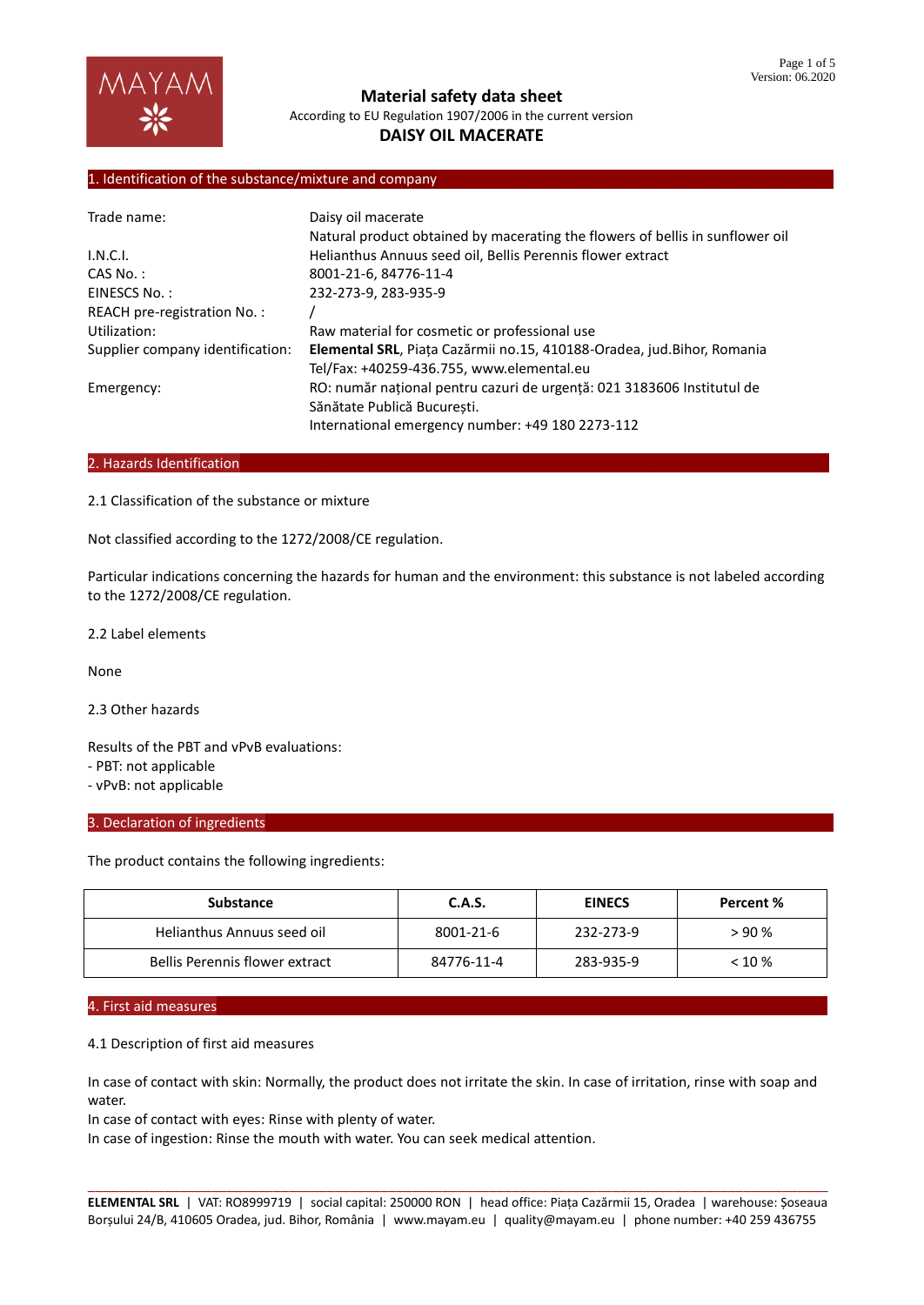

4.2 Main symptoms and effects, both acute and delayed No data available

4.3 Indication to consult a physician immediately or any special treatments No data available

### 5. Fire fighting measures

5.1 Means of extinction

Do not use water to extinguish fire. Use foam fire extinguishers, with carbon dioxide or powder.

5.2 Special hazards arising from the substance or mixture

No data available

5.3 Recommendations for fire-fighters

Wear self-contained breathing apparatus.

6. Accidental release measures

6.1 Personal precautions, protective devices and emergency procedures

Small spills and residues may be absorbed with material such as cloth or sawdust, washed away with water and cleaned with sodic products.

6.2 Environmental precautions

Avoid spillage into sewerage or natural environment.

6.3 Methods and materials for containment and remediation

In case of large spillage: block and pump into appropriate containers.

6.4 Reference to other sections

Disposal of the contaminated material must be carried out in accordance with the provisions of point 13.

### 7. Handling and storage

7.1 Precautions for safe handling

Normal work and hygiene practices for handling non-hazardous product. Don't smoke, neither eat, nor drink in the working zones.

7.2 Conditions for safe storage, including any incompatibilities

Plastic or metallic containers are recommended. The metallic drums must be covered with interior coating in order to avoid direct contact with ron, catalytic of the oxidation. Store in a closed container, to protect against heat, sunlight and oxygen.

7.3 Specific end uses

\_\_\_\_\_\_\_\_\_\_\_\_\_\_\_\_\_\_\_\_\_\_\_\_\_\_\_\_\_\_\_\_\_\_\_\_\_\_\_\_\_\_\_\_\_\_\_\_\_\_\_\_\_\_\_\_\_\_\_\_\_\_\_\_\_\_\_\_\_\_\_\_\_\_\_\_\_\_\_\_\_\_\_\_\_\_\_\_\_\_\_\_\_\_\_\_ **ELEMENTAL SRL** | VAT: RO8999719 | social capital: 250000 RON | head office: Piața Cazărmii 15, Oradea | warehouse: Șoseaua Borșului 24/B, 410605 Oradea, jud. Bihor, România | www.mayam.eu | quality@mayam.eu | phone number: +40 259 436755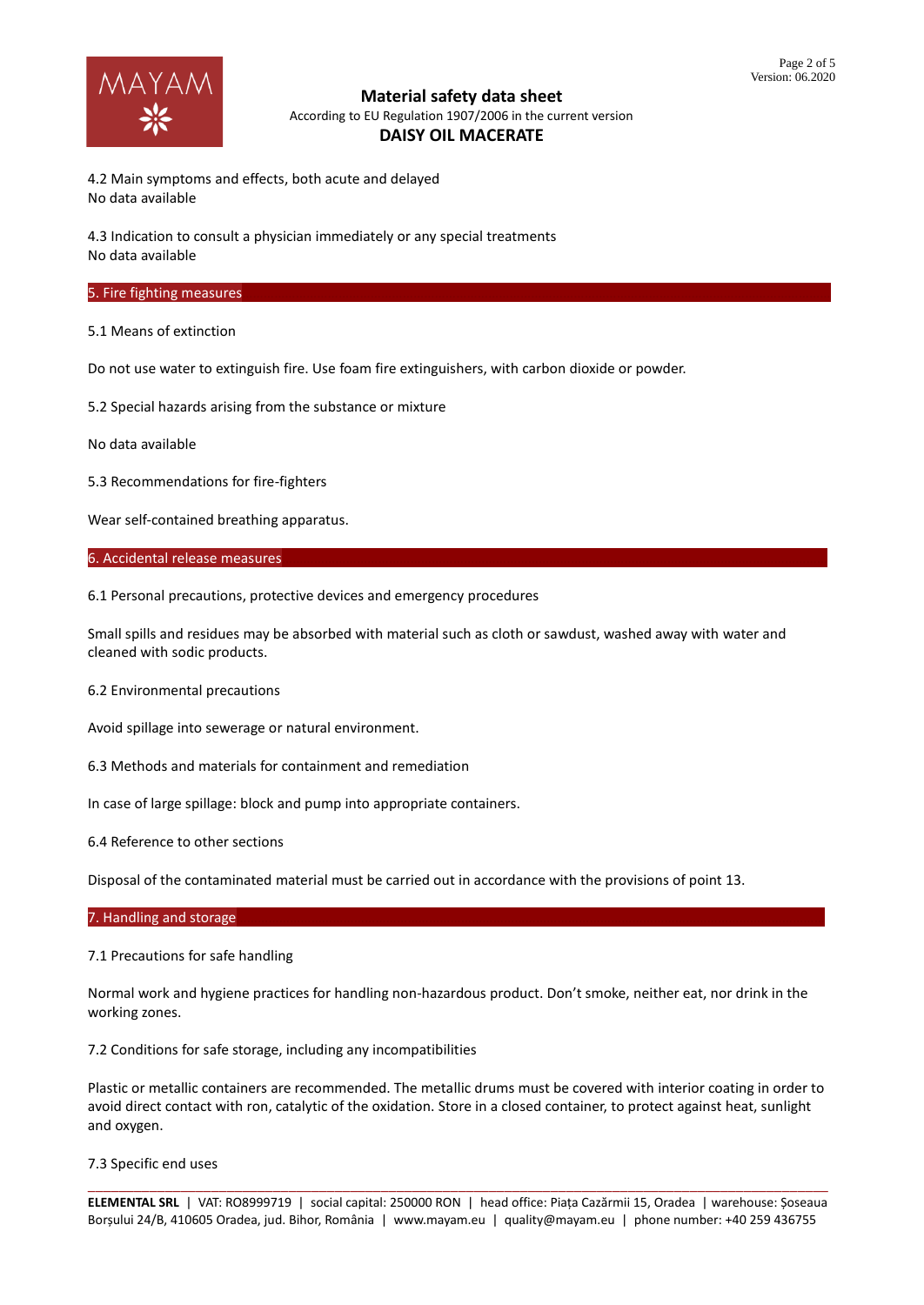

None

## 8. Exposure controls / personal protection

8.1 Control parameters

There are no specific control parameters.

8.2 Exposure controls

General measures of security and hygiene: respect the usual measures Safety glasses may be worn. Slip proof shoes may be worn where spills may occur.

Occupational exposure limit: not applicable Exposure controls: not applicable

Additional remarks: the present document is elaborated from the current lists at the time of its editing

#### 9. Physical and chemical properties

9.1 Information on physical and chemical properties

Appearance: liquid Color: yellow Odor: characteristic pH: not applicable Density: 0.91 to 0.93 g  $/cm<sup>3</sup>$ Flash point : >285°C Auto-ignition T°: >300°C Solubility in / Miscibility with oils at 20°C: soluble. Not soluble in water.

9.2 Other information None

### 10. Stability and reactivity

Stable under normal handling, storage and usage conditions.

10.1 Responsiveness No data available

10.2 Chemical stability No data available

10.3 Possibility of dangerous reactions Unknown under normal handling, storage and usage conditions.

10.4 Conditions to avoid Heating to more than 60°C.

10.5 Incompatible materials Strong oxidizers.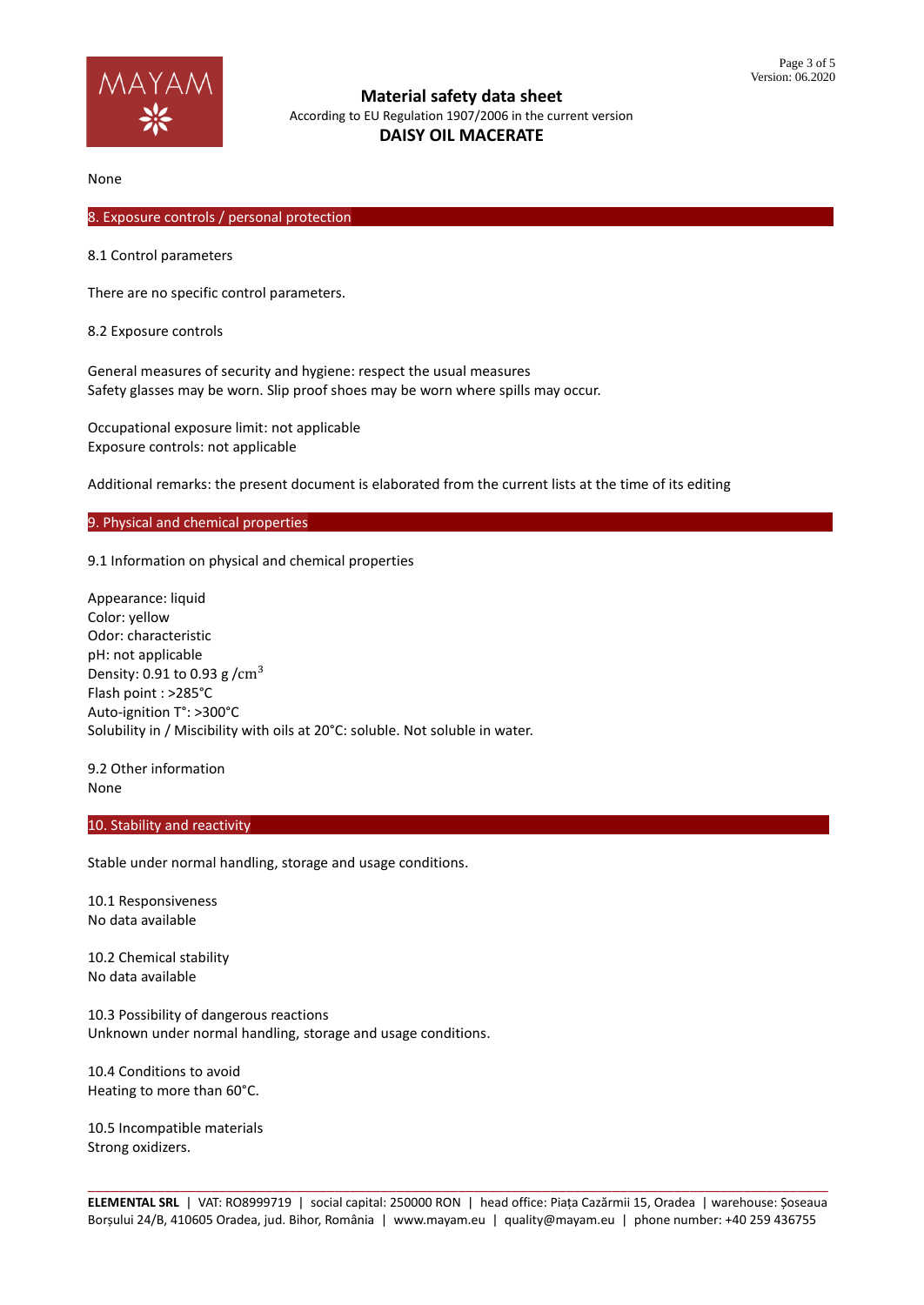

### 10.6 Hazardous decomposition products Thermal decomposition may produce CO, CO2 and thick smoke.

#### 11. Toxicological information

11.1 Information on toxicological effects

No data for this substance.

Data for the refined sunflower oil: Non-toxic product for cosmetic use Acute toxicity: no acute toxicity is to be feared regarding the product. Chronic toxicity: no potential chronic health effect needs to be considered.

Information on the likely routes of exposure:

- Inhalation: unknown acute effect in normal conditions of use.
- Dermal contact: unknown effect in normal conditions of use.
- Eyes contact: unknown effect in normal conditions of use.
- Ingestion: unknown acute effect in normal conditions of use.

CMR effects (Carcinogenity, Mutagenicity and toxicity for Reproduction): non carcinogenic, non-mutagenic, non-toxic for reproduction

## 12. Ecological information

#### 12.1 Toxicity

No study has been carried out for the moment. No ecological problems are to be expected when the product is handled and used with due care and attention.

12.2 Persistence and degradability Biodegradable but rich in DBO.

12.3 Bioaccumulation potential No data available

12.4 Ground mobility No data available

12.5 Results of PBT and vPvB assessment No data available

12.6 Other adverse effects General information: avoid the large spillage into the water-treatment station.

## 13. Disposal considerations

#### 13.1 Waste treatment methods

Destroy according to local, state and federal regulations Avoid the discharge in the environment.

#### 14. Transport information

\_\_\_\_\_\_\_\_\_\_\_\_\_\_\_\_\_\_\_\_\_\_\_\_\_\_\_\_\_\_\_\_\_\_\_\_\_\_\_\_\_\_\_\_\_\_\_\_\_\_\_\_\_\_\_\_\_\_\_\_\_\_\_\_\_\_\_\_\_\_\_\_\_\_\_\_\_\_\_\_\_\_\_\_\_\_\_\_\_\_\_\_\_\_\_\_ **ELEMENTAL SRL** | VAT: RO8999719 | social capital: 250000 RON | head office: Piața Cazărmii 15, Oradea | warehouse: Șoseaua Borșului 24/B, 410605 Oradea, jud. Bihor, România | www.mayam.eu | quality@mayam.eu | phone number: +40 259 436755